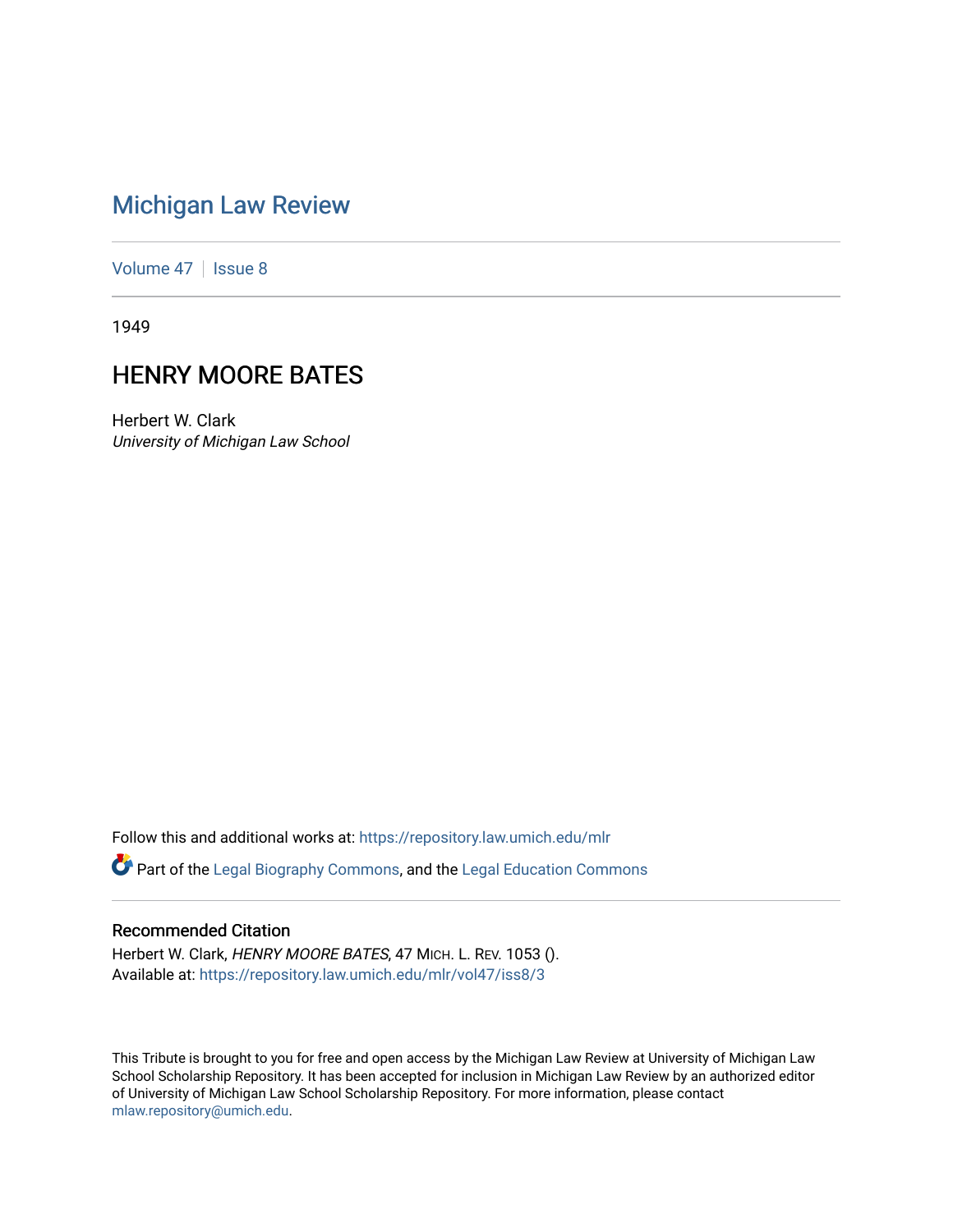T HERE are people to whom any sense of fitness would assign a long life. Henry Moore Bates is one of these. In full vigor of mind until the end and before any physical deterioration had occurred to render his days uncomfortable to himself or his family, he died April 15th, on the sixteenth day following his 80th birthday. At eight o'clock in the evening before he died he was in bouyant spirits, his humor was keen and kindly, as always; his laughter was young. Eight hours later the end came. He was unafraid. "When it (was) time for him to take his leave, he (was) as ready to go his way as to engage in any other seemly, or self-respecting act; careful of one thing, that while life (should) last his understanding (should) never disown the relation of a being possessed of mind and social aim."

If any solace is to be derived from the event it is to be found in part in the fact that the end came suddenly and as Dean Bates, a courageous man, would have wished it to come, and in part in the fact that the superb qualities of his mind and the rectitude of his character exert a direct and profound influence upon the conduct of scores of University of Michigan Law School alumni.

Dean Bates served the law school for thirty-six years as teacher and dean, having joined the faculty in 1903, after eleven years of successful law practice in Chicago where he was recognized as the leader of the younger members of the able bar of that community. He was appointed dean of the law school in 1910. He retired in 1939, at the age of 70. To the alumni of the law school his life illustrates the truth of a remark made by a respected and revered 19th century English statesman: "The great business of life is to be, to do ... and to depart."

Most of those, and they are numbered in many hundreds, who studied under Mr. Bates, could not avoid learning at least two things from his teaching and example, both of which have been aptly expressed by Cardozo: One is that "Skill is not won by chance. Growth is not the sport of circumstance. Skill comes by training; and training, persistent and increasing, is transmuted into habit. The reaction is adjusted even to the action. What goes out of us as effort comes back to us as character." The other, that "The common law, unless bound and riveted by statute, has instruments at hand of many varieties and shapes for the molding of that justice which is the end of her endeavor."

In 1903, when Mr. Bates joined the faculty, the law school was at the beginning of a period of slow transition. Inheritor of a great tradition, it had been content to rest on its inheritance during a time when two or three other schools were shaking themselves loose from purely informational instruction and were successfully turning to the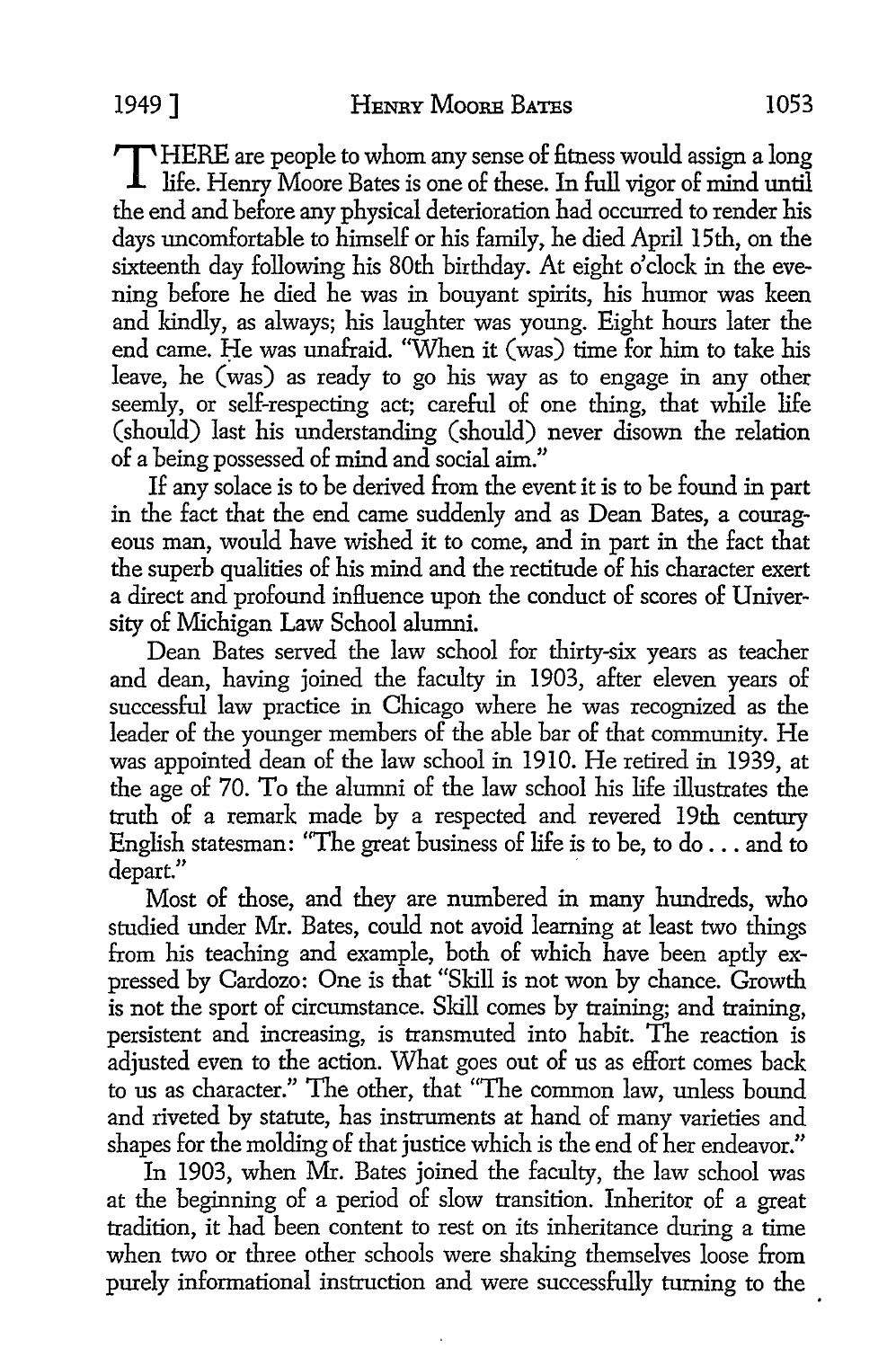development of a new approach in teaching-an approach which emphasized the development of the capabilities of students rather than their capacity to absorb and remember information. The law school had able men on its faculty in those days and they were led by an able dean; but to those of us who were then in attendance it subsequently became apparent that if the methods and purposes of instruction had not been changed when they were changed, the school might have dropped into the ranks of third or fourth rate law schools. Certainly it was not then a great law school except in virtue of the tradition which it had inherited from such men as Judge Cooley.

Dean Hutchins, an able administrator and an excellent teacher in an earlier tradition, was raised to the presidency of the university and Mr. Bates was appointed to the deanship of the law school. He was 41 years old. He had had brilliant success as a practicing lawyer and, during the preceding seven years, as a teacher in the law school. Those of us who were privileged to be his students in that early period well remember what he did to us and for us more than forty years ago. His teaching methods were somewhat novel in the school-so novel that frequently Dean Hutchins accompanied prominent visitors to Professor Bates' class to observe what was going on. Not infrequently he and his guest remained throughout the entire class period. And on occasion, the methods observed by the visitor subsequently brought offers to Professor Bates to change permanently to other law schools. Fortunately for the future of our school, such offers were refused.

Dean Bates not only did not believe, he knew, that a law school could not afford to devote any time to teaching a student how to take a default. The first day he worked in a law office in Chicago he had been asked to do that very thing. To his chagrin, he didn't have even a hazy idea of how to proceed. The office boy was sent to the court clerk's office with him and there gave him an expert two-minute demonstration of how the law is practised. Thus he had already begun to learn, although he may not then have fully realized it, that mere information and knowledge of ''how-to-do it" are easy to acquire and that they can be acquired by the untrained man without ever going to law school.

With the aid of his colleagues, and with the tolerant encouragement of President Hutchins, revision of the curriculum and the methods and materials of instruction in the law school began under the leadership of the new dean, and, within a very few years, the law school of the University of Michigan took rank as one of the best law schools in the United States. The mere acquisition by the law student of a body of information was no longer enough. Intellectual effort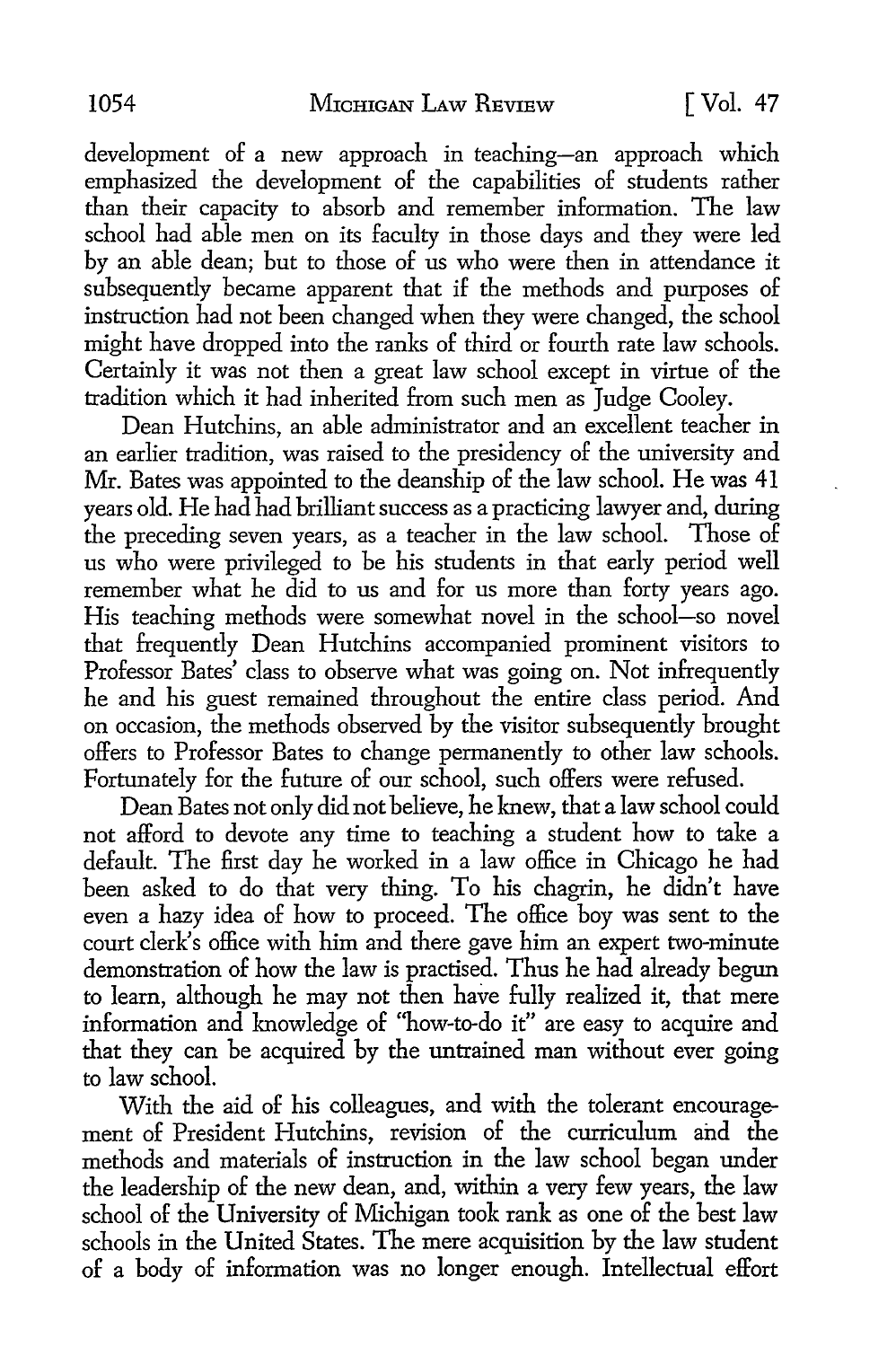and development were required in addition and they came rapidly to be so strongly emphasized that one who successfully took Mr. Bates' course in wills never after that experience had to take a formal course in the law of damages. In studying the first he had, of necessity, been required by the method of teaching to develop capabilities which enabled him to handle the second subject without direct guidance.

Certain courses, which may properly be termed basic, were required to be taken. Comparatively, they were few in number. The larger number was in the elective list. It was recognized that the entire field of the law could not be adequately covered by a student in three years. A few courses were thoroughly studied; a method of approach to legal problems was thoroughly learned and the spirit of our lady the common law hovered constantly over the classroom. Precious time was not devoted to ''bread and butter" courses.

It should not be thought, and no alumnus of the law school would think, that Dean Bates was a revolutionist. His informed and deep sense of history, especially of English and American history, made it impossible for him to favor change merely for the sake of change or to favor suddenness of change. He was a devotee of the common law. He understood and appreciated its history, its development, and its adaptability. With the aid of his associates he emphasized these things. The result, it is safe to say, is that wherever you find in practice today a lawyer who was trained at Michigan from 1903 to 1939 you will find a lawyer who approaches and solves his problems in the flexibly adaptable tradition of the common law, whether they be of contract, tort, wills, administrative law, or labor relations.

During the early part of the period 1910-1939 the law school was built into a truly great school of law. The alumni neither underestimate nor overestimate the importance of the dignified and beautiful structures which now house the school. They but serve *to* clothe it in a manner befitting the stage of greatness *to* which Dean Bates guided its development.

But Dean Bates was much more than the effective teacher, more than the expert administrator and builder of a school of law. He was, above and beyond that, a wise and generous counsellor of the students who sought his help. He knew much of the background and activities of students who didn't even suspect that he was more than merely aware of their existence. Although contemptuous of the shirker, he gave liberally of help and support *to* the student who was trying *to* do good work. The door *to* his office was always open.

The law school graduates of the period 1903 *to* 1939 cannot for*get,* if they would, the ability, time and energy Mr. Bates devoted *to*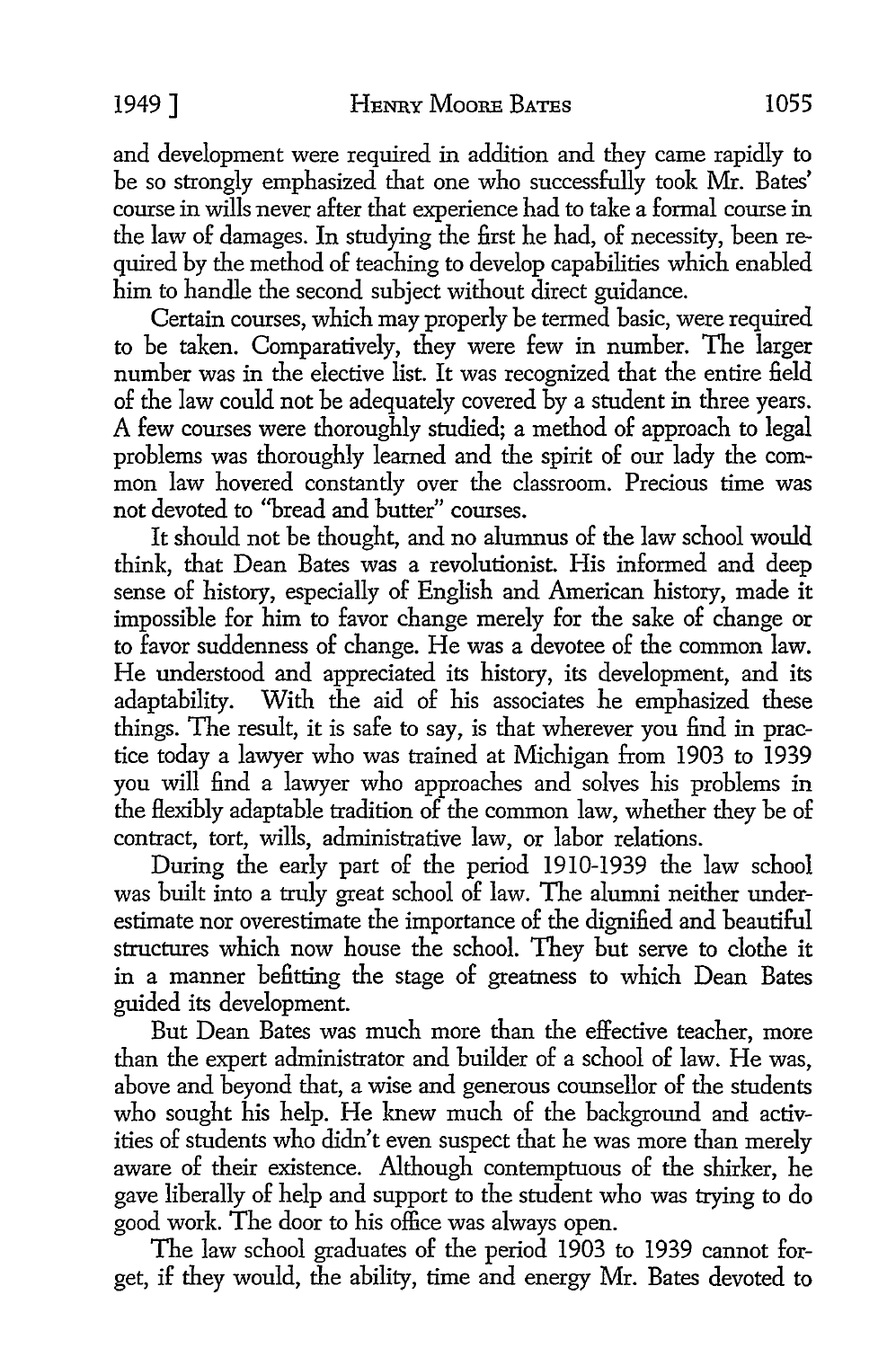the successful organizing and launching of the Michigan Union. Those of the early part of that era who had the privilege of receiving constantly his wise advice and active guidance during the years before the Thomas M. Cooley residence was bought for Union purposes, and those who went through with him the period which culminated in the financing and construction of the Union on the site of the Cooley residence, will not forget the long and fruitful hours of thought and activity he put into a project for the benefit of all Michigan students-a project which is now taken pretty much for granted.

He was the leader in the building of this great school of law. That means that he possessed the ability and the driving force necessary to the carrying through of a great project. At the same time he was a shy and modest man; a man of sensitivity of mind and spirit. Although slow to offer his friendship, when it was offered it became something of great value; something which sustained you and made you proud.

More than 1700 years ago the imperial Roman moralist penned some simple words to himself which are, without quotation, adaptable to describe Dean Bates as he was known to and will be remembered by the alumni whose private and professional lives he directly influenced:

He esteemed nothing an advantage which would compel him to break faith, to forfeit self-respect, to suspect or hate or execrate another, to play false, to desire anything which required screens or veils. He was loyal to his own mind. He made no scene, heaved no sighs, needed not a wilderness nor yet a crowd. The best was his, the life that neither sought nor shunned.

Now that he is gone, except from memory, we can appreciate what he taught us, what he did for us, why he did it, and why so many of us will continue to be influenced and guided by him. He gave us to understand in some degree the institution to which he was completely devoted-the institution of law and justice. His own loyalty to that institution is best expressed by the dean himself in a letter he wrote to his mother on April 20, 1918, and from which I am privileged to quote, concerning his decision to return to the Michigan Law School after a year at Harvard. These are his words:

"Finally (not as a matter of sentiment about Michigan) I have never been quite able to rid myself (and I wanted to do so) of a feeling that until the situation at Ann Arbor was on a more secure basis-there was my duty in life. I don't know that I can explain it to you but that has been my feeling. Sometimes the hard thing, the self-denying thing, is the thing one ought to do and the doing of which brings its own reward. It is not a duty